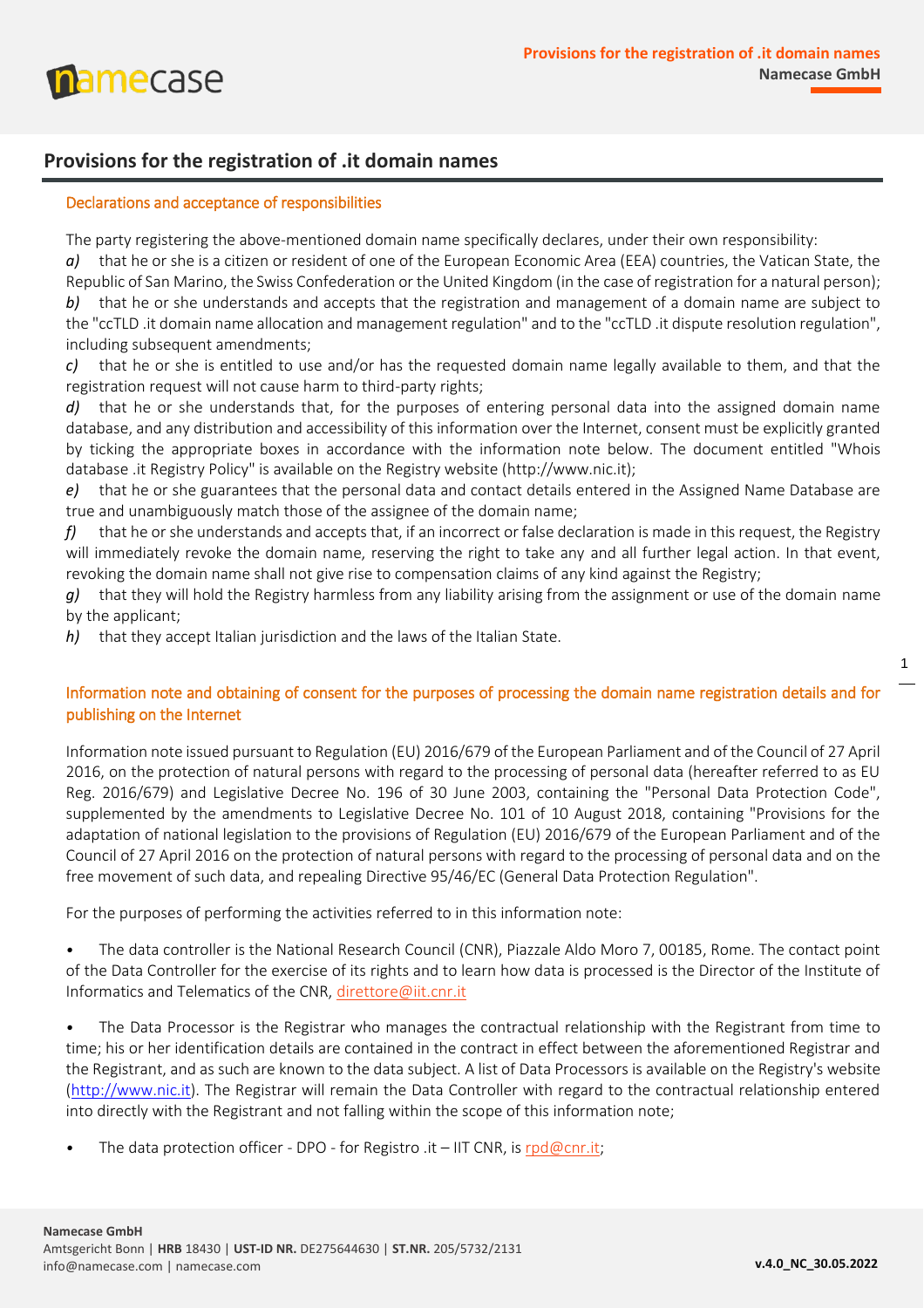

• The data protection officer - DPO - for the Registrar is [dpo@staff.aruba.it](mailto:dpo@staff.aruba.it)[.](mailto:dpo@staff.aruba.it)

*•* The mandatory information is that information which is essential for the performance of the service requested and constitutes the Registrant's personal data.

The Registrant's personal details are collected by the Registrar who manages the contractual relationship with the Registrant from time to time by way of this form, for the purposes of registering and managing the domain name in the Assigned Name Database kept at the CNR's Institute of Informatics and Telematics, Registro.it.

In addition, the information note must contain the additional required information:

*a)* Purpose of collection.

The Registrant's personal data is collected by the Registrar for the purposes of registering and managing the domain name within the assigned name database

held at the Institute of Informatics and Telematics IIT - Registry.

The information collected will be processed for the purposes of administrative and accounting management, the protection of rights, and other purposes connected with the registration, management, disputation, transfer and cancellation of the domain name(s), as well as to comply with legal obligations, regulations or EU legislation.

*b)* Methods of collecting and processing data.

Processing is carried out by our authorised personnel using automated instruments, in accordance with the regulations in place and with principles of fairness, legality and transparency and protection of your confidentiality and rights, for the time frame that is strictly necessary for use of the service. Our computer system is structured in such a way as to prevent the loss of data, its unlawful and incorrect use, and unauthorised access.

*c)* Consequences in the case of refusal.

The collection of personal data provided by you is necessary for delivery of the service offered. Non- or partial provision of the personal data required will mean that the service cannot be delivered. The Whois service does not allow the viewing of any data relating to contacts for a domain name (registrant, admin and tech), where the domain name has been registered by a natural person who has not consented to publication of the data (consentForPublishing field with a "false" value). No consent is required for the disclosure and accessibility of personal data in cases where the data must be made public in order to comply with legal obligations. In accordance with art. 40 (2) (B)of Decree Law no. 201 of 6 December 2011, converted, with amendments, by Law no. 214 of 22 December 2011, legal persons, entities or associations no longer have the status of data subjects, and therefore these categories of parties are no longer entitled to receive the information note and any request for consent provided for by EU Reg. 2016/679. Natural persons whose data is processed in connection with the activities linked to this contract will continue to be entitled, including where said data is provided for this purpose by parties no longer holding the status of data subjects, with the application of obligations with regard to information and any consent on the part of these parties

*d)* Parties to whom data may be communicated.

Your data will be communicated to the IIT-Registry in order to fulfil the terms of the contract, and for the related administrative and accounting activities. The data communicated will only be that which is strictly essential for the provision of the requested service. Communication of this data is mandatory for the delivery of the services offered to you.

*e)* Data communication.

2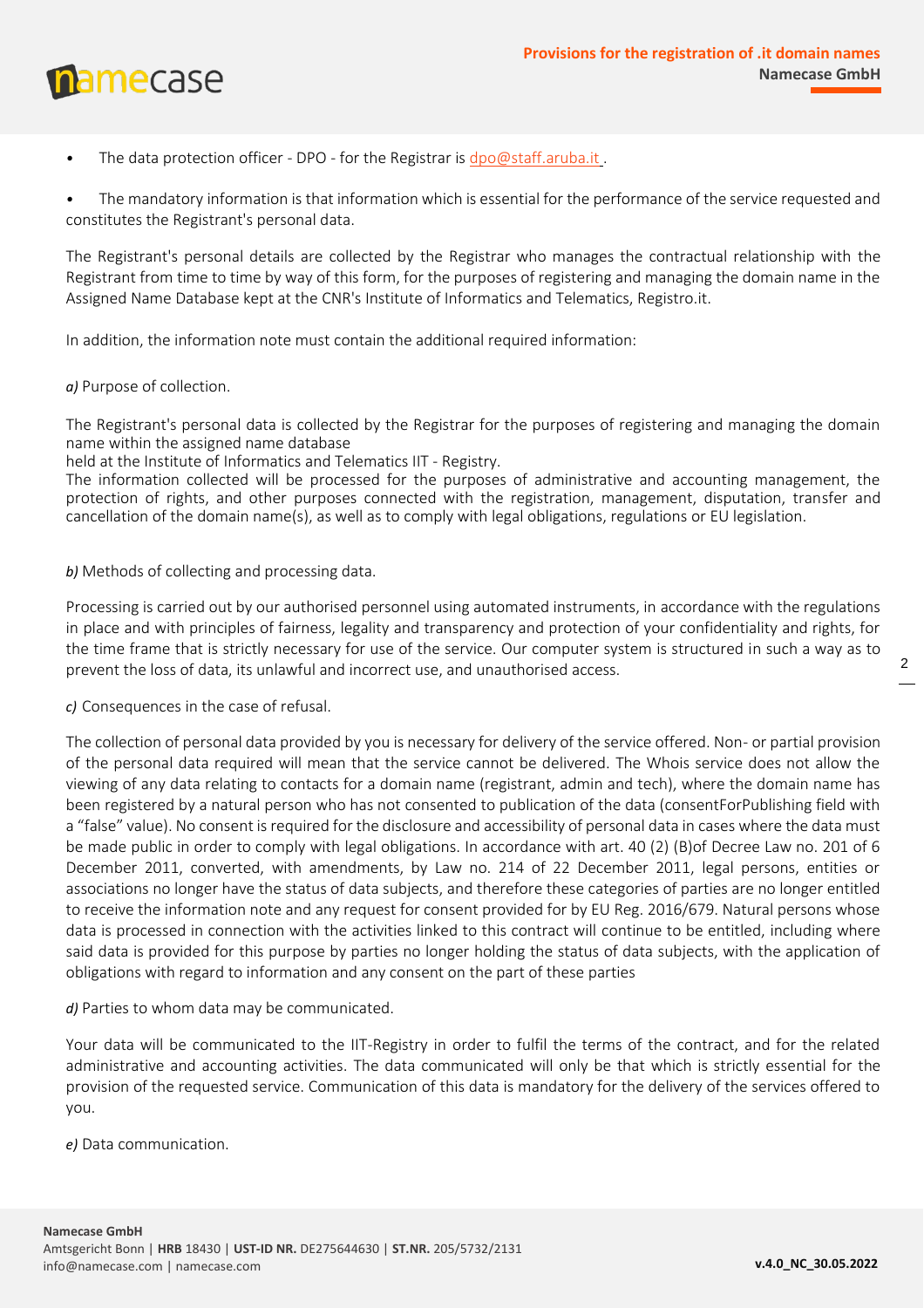mamecase

Your data may be disclosed to third parties for any ancillary activities or activities necessary for the fulfilment of the purposes referred to in point a) above. Where the Registrant is a natural person, their data may be disclosed to the PSRD [Dispute Resolution Service Provider] if a request is made for the completion of the reassignment procedure. Under no circumstances will your data be used or disclosed to third parties for marketing or direct sales activities. Such data may be made available to the Judicial Authorities, if requested by them.

f) Dissemination of data via whois.

Your data may be disclosed through whois only with your prior and specific consent.

g) Transfer of data to a third country outside the EU.

To ensure the functionality and increased security of the domain name registration service, a distributed anycast service has been created by IIT- Registro.it. An anycast address is an IP address that can identify multiple hosts on the network. In this case, we applied the anycast concept to the DNS service. The DNS service allows names to be resolved into IP addresses and vice versa. The DNS Anycast service makes it possible to have replicas (hosts with the same IP address) of one or more .it authoritative nameservers in different geographical areas worldwide, with different connectivity and network reachability. This makes the .it DNS service more resilient to DoS/DDoS attacks and, at the same time, greatly reduces service response times. In view of the above, therefore, your data will be transferred to third countries outside the EU where the Registro .it anycasts are present, subject to the application of adequate guarantees pursuant to articles: 44, 45 and 46 of EU Reg. 2016/679. The Registro .it anycast is currently present in Toronto, Los Angeles, New York, Hong Kong. Please note that the IIT- Registro .it anycast is always expanding. For information transparency, please note that any new anycast activated will be reported at the following url: [https://www.nic.it/it/progetti/servizio-anycast](https://www.nic.it/it/progetti/servizio-anycast-del-registro-it)[del-registro-it.](https://www.nic.it/it/progetti/servizio-anycast-del-registro-it)

h) Personal data retention period.

Your personal data will be retained by IIT- Registro .it not only for the period deemed useful for the provision of the services requested, or for the management of subsequent administrative and accounting activities, and for the protection of the rights of third parties, but also as historical data of the CNR. The Registrar, on the other hand, will keep the documentation pertaining to the registration form for 10 (ten) years from the date of termination of the contract with the Registrant and any other data concerning the maintenance and management of the domain name for 5 (five) years from the date of termination of the contract with the Registrant.

i) Rights of the Registrant, if a natural person, and withdrawal of consent provided:

*•* Right of access (article 15 – EU Reg. 2016/679): the right of access provides in all cases for the right to receive a copy of the personal data processed.

Right to rectification (article  $16$  – EU Reg. EU 2016/679): the Registrant has the right to request the rectification of inaccurate data or the supplementation of incomplete data concerning him or her.

• Right to erasure (article 17 - EU Reg. EU 2016/679): where the reasons established by the provision apply, the Registrant may request the erasure of his or her personal data.

*•* Right to data portability (article 20 – EU Reg. 2016/679): The Registrant has the right to request at any time that his/her data be transferred from one Registrar to another, by means of automated procedures.

*•* If you believe that your data has been processed unlawfully, you have the right to lodge a complaint with the Supervisory Authorities.

- *•* You may also withdraw any consent provided with regard to this information note at any time.
- *•* The above-mentioned rights may be exercised by submitting a request to the Registrar managing the contractual